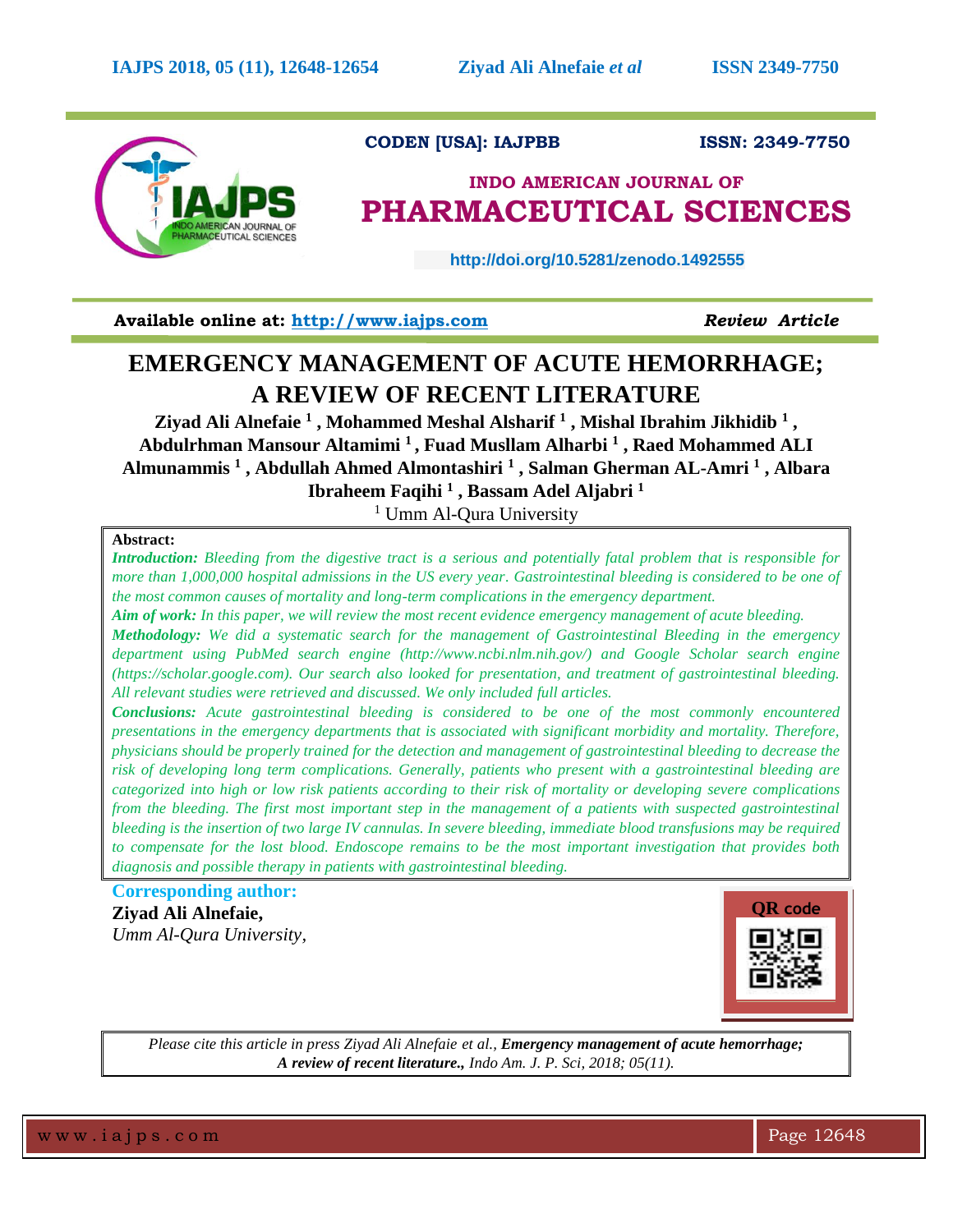## **INTRODUCTION:**

Bleeding from the digestive tract is a serious and potentially fatal problem that is responsible for more than 1,000,000 hospital admissions in the US every year [1,2]. Gastrointestinal bleeding is considered to be one of the most common causes of mortality and long-term complications in the emergency department. Therefore, it is essential for physicians to be trained to manage it properly, accurately and early diagnose its cause, estimate associated risk, and immediately resuscitate the patient. In addition, physicians have to be experienced enough to assess and decide when the patient will be able to be discharged safely from the hospital and be continued on outpatient treatment.

The term 'gastrointestinal bleeding' refer to any hemorrhage that originates from any site of the digestive tract between the mouth and the anus. Gastrointestinal bleeding is generally grouped according to the exact site in the gastrointestinal tract; any bleeding above the ligament of Treitz is considered an upper GI bleeding, while any bleeding below it is considered to be a lower GI bleeding. Upper and lower GI bleedings are known to have different causes, management, and prognosis.

In this paper, we will review the most recent evidence emergency management of acute bleeding.

#### **METHODOLOGY:**

We did a systematic search for the management of Gastrointestinal Bleeding in the emergency department using PubMed search engine (http://www.ncbi.nlm.nih.gov/) and Google Scholar search engine (https://scholar.google.com). Our search also looked for presentation, and treatment of gastrointestinal bleeding. All relevant studies were retrieved and discussed. We only included full articles.

The terms used in the search were: Gastrointestinal bleeding, Hemorrhage, Upper gastrointestinal bleeding, lower gastrointestinal bleeding, and Transfusion.

# **Epidemiology:**

In the United States alone, the occurrence of upper gastrointestinal bleedings has been reported to be as high as 160 per 100,000 every year [3].Males and older individuals have a significantly higher risk of developing gastrointestinal bleeding in general [3]. Peptic ulcer is still considered to be the commonest etiology of an upper gastrointestinal bleeding, and has been estimated to be responsible for more than 65% of presentations to the emergency department [3,4]. Recently, the incidence of hospital admissions due to an upper GI bleeding has significantly decrease with about 25% rate, which was also associated with an over 35% reduction in the rates of developing peptic ulcers [5]. Rates of rebleeding following stopping an upper gastrointestinal bleeding are relatively high and can reach 30% or 20% in bleeding due to esophageal varices or peptic ulcers, respectively [6]. Unfortunately, rebleeding is associated with significantly higher mortality rates that can reach 38% in some population [7].

Many risk factors have been linked to the development of an upper gastrointestinal bleeding. These factors include H. Pylori infection, the excessive use of non-steroidal anti-inflammatory drugs, the use of anti-platelet agents, and the use of anti-coagulation drugs. Some studies have also suggested that the use of SSRIs can also be linked with the development of upper gastrointestinal bleedings. A recent meta-analysis that included over twenty studies and more than 1,000,000 participants, SSRIs were associated with double the risk of developing an upper gastrointestinal bleeding [8].

#### **Etiologies of gastrointestinal bleeding:**

Upper GI bleeding can be associated with many etiologies including bleeding peptic ulcer, acute gastritis, bleeding esophageal/gastric varices, vascular malformations, bleeding esophageal ulcer, gastrointestinal cancer, esophageal tear, gastropathy due to portal hypertension, fistula between the aorta and the digestive tract, inflammatory bowel diseases, and pancreatitis. On the other hand, causes of a lower GI bleeding can include diverticulosis, colorectal cancer, ulcerative colitis and crohn's disease, ischemic colitis, infectious colitis, angiodysplasia, colon polyps, fissures, intestinal ulcers, bleeding rectal varices, and an upper GI bleeding.

#### **Risk stratification of gastrointestinal bleeding**

In u p to 80% of cases, gastrointestinal bleeding stops spontaneously without medical intervention, while the other patients will require intervention for the bleeding to stop [9], generally, clinicians categorize gastrointestinal bleeding patients into two categories: high risk patients and low risk patients. This categorization is made in the emergency department based on assessment by physicians, and will affect further management, treatment, and admission decision.

In high risk GI bleeding patients, bleeding continues and fails to stop requiring the use of interventions like upper endoscopy, or surgery to stop it, along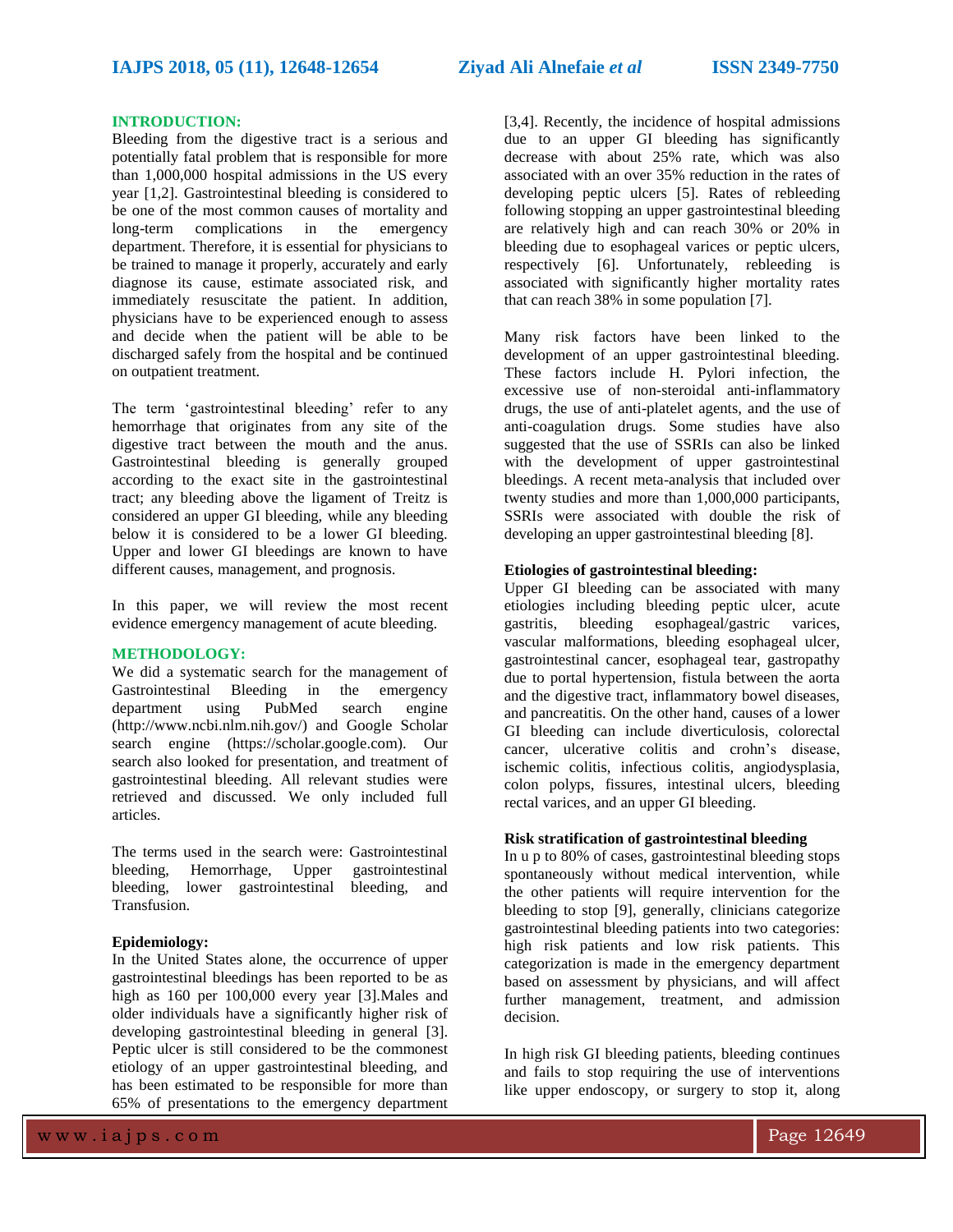with blood transfusion to resuscitate the patient. low risk patients who have rebleeding risk may also need the use of these interventions due their higher mortality risk. On the other hand, when dealing with low risk gastrointestinal bleeding patients, admission may be required to perform diagnostic tests and to assure safety of the patients before discharge.

#### **Prognosis:**

Many factors affect the incidence rates of gastrointestinal bleeding and these include older age and the presence of other comorbidities, which will also increase associated mortality. Several previous papers have concluded that most patients who present with a gastrointestinal bleeding do not die from the bleeding itself, but from multi-organ failure, decompensation, or blood transfusion associated injuries and complications. In a previous study that included more than ten thousand peptic ulcer cases, more than 80% of them died from causes that were not directly related to the bleeding, like organs failure, cardiovascular and pulmonary diseases, and cancers. <sup>10</sup> Therefore, prognosis and survival following a gastrointestinal bleeding is strongly associated with the presence of other underlying conditions that will categorize patients as high risk patients, and make them vulnerable for the development of organ injuries. The identification of this patients is essential to properly manage them and prevent the progression of the disease, especially in patients with one of the following comorbidities: malignancies, liver cirrhosis, alcoholism, angina, and chronic kidney disease. The presence of a prior vascular surgery in the abdomen, aortoenteric fistula, warfarin use, non-steroidal anti-inflammatory drugs use, and aspirin use have also been linked with worse outcomes of a gastrointestinal bleeding [11].

In a previous study on patients with lower gastrointestinal bleeding, older age, having a history of bowel ischemia, and having other comorbidities, were all associated with significantly higher risk of mortality in patients [12]. On the other hand, the severity of the bleeding itself did not seem to play a role in determining the prognosis of patients, unless the bleeding becomes extremely severe with the development of shock or hematocrit levels lower then 6%. These cases have mortality rates that can be as high as 39% [13,14]. A massive gastrointestinal bleeding that causes instable hemodynamics is most likely to be originating from the upper GI. Factors that have been associated with a severe upper GI tract bleeding include the presence of RBCs in nasal aspirate, increased blood rate, and hemoglobin levels less than 8 mg/L [1]. On the other hand, factors that

have been associated with a severe lower GI tract bleeding include elevated heart rates (more than 100 beats/minute), decreased blood pressure, and developing syncope, abdominal examination showing no tenderness, bleeding per rectum within the first four hours, aspirin use, and the presence of two or more comorbidities. Patients who present with a lower GI bleeding and meet three or more of these criteria have a risk that is more than 80% of developing a severe, possibly fatal, bleeding [12].

## **Historical Features and Physical Examination Findings:**

The status of the patient can be initially assessed by measuring the amount of lost blood and determining the state of the patient hemodynamically. Usually, the patient is not able to accurately provide an estimate of lost blood. Therefore, lost blood is better estimated by assessing functionality. Signs and symptoms that suggest significant blood loss and hypovolemia include lightheadedness, loss of consciousness, altered mental status, weakness, and syncope.

The presence of chest pain or dyspnea in a patient who initially presented with a gastrointestinal bleeding may suggest the presence of ischemic myocardiocytes and myocardial infarction. On the other hand, the presence of red fresh blood is indicative of active esophageal bleeding, or a recent bleeding from either the stomach or the duodenum, while bleeding with coffee ground blood is indicative that bleeding is relatively old. Melena can sometimes be found in cases of significant bleeding [15].

When assessing a patient with gastrointestinal bleeding, it is important to perform a thorough physical examination as it can reveal important findings that help making an accurate diagnosis. generally, findings on physical examination that are suggestive of severe blood loss include changes in the color of the conjunctiva of the lower eyelid, nails, and palmer creases [16]. The presence of any abnormality during physical examination should be followed strictly. One of the most accurate and important findings is the presence of supine tachycardia which is a strong indicator of significant hypovolemia [17].

### **Laboratory Studies:**

Laboratory investigations are also important in assessing the severity of the bleeding and determining the amount of resuscitation needed for patients who present with a gastrointestinal bleeding. Generally, any patient who I found to have hemoglobin levels  $< 10$  g/dl is considered a high risk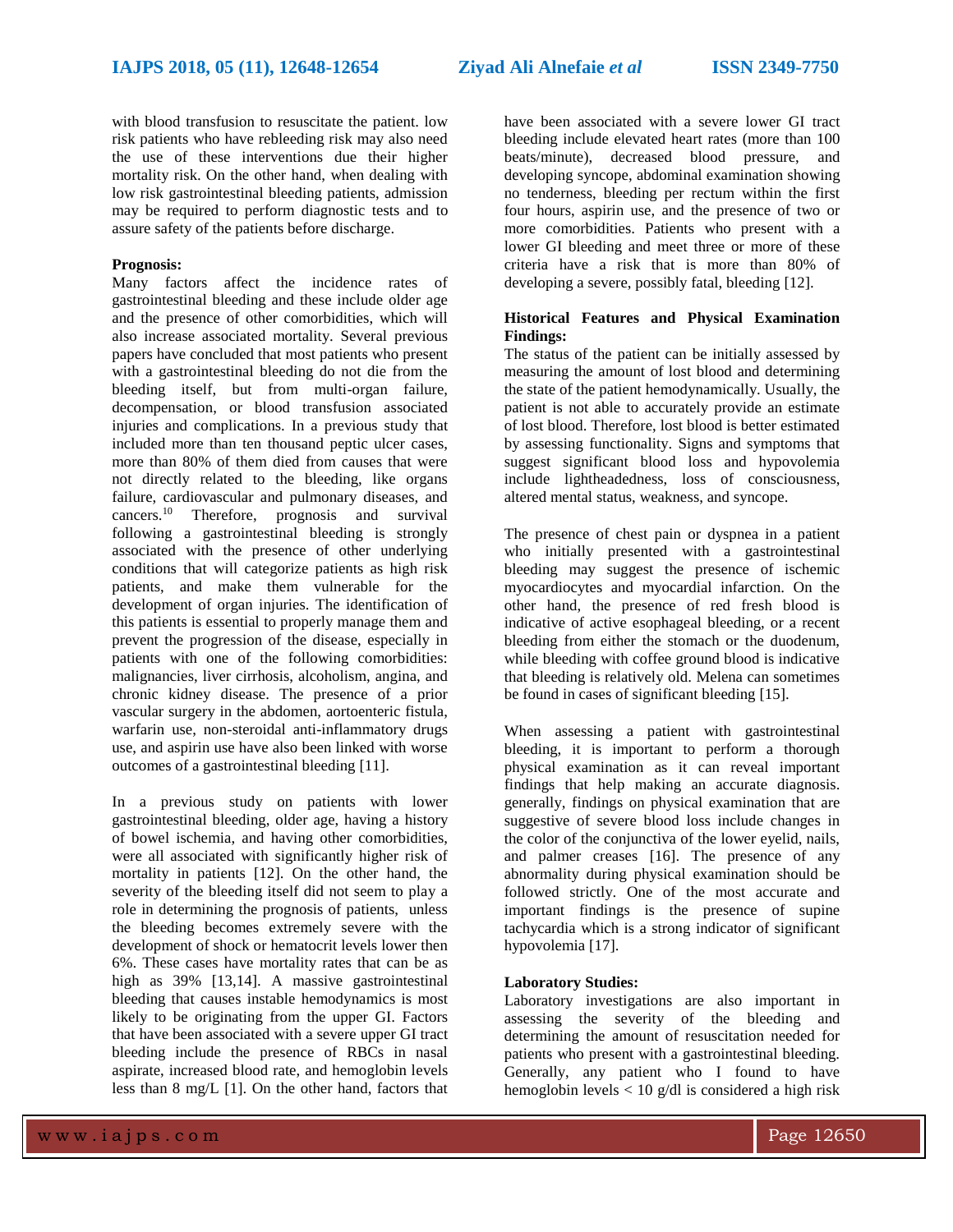patient with higher mortality rates [18] On the other hand, the presence of normal hemoglobin levels cannot be an accurate indicator of low-risk of mortality as sometimes the decline in hemoglobin levels can occur late in the course of the bleeding, and thus does not accurately reflect the amount of blood lost. Other available laboratory investigations include coagulation profiles, number of platelets, AST, and ALT, as these may help detect the presence of an underlying coagulopathy. The presence of cardiac ischemia may be detected by performing an ECG or measuring troponin levels. This is important in all patients with gastrointestinal bleeding, as these may develop cardiac ischemia and myocardial infarction silently and without experiencing chest pain or other symptoms. Moreover, the development of gastrointestinal bleeding in a patient who already is diagnosed with a coronary artery disease is associated with higher mortality and complications rates [19].

### **Prediction Scores:**

Many scores have been created to assess and predict the risk of complications and mortality in patients with gastrointestinal bleeding. In the BLEED study, authors were able to develop a score that stratifies patients with GI bleeding according to their risk of complications, rebleeding, and mortality, into high or low risk patients [20]. Additionally, authors were able to prove that the presence of gross bleeding, decreased blood pressure, increased prothrombin time, altered mental status, hemodynamic instability, or other comorbidities were associated with increased rates of complications and mortality. These previously mentioned criteria were later tested in another study that concluded that the BLEED score can sometimes lead to unnecessary hospital additions [21].

Currently, the most commonly used scores for determining the severity and management of a patient with a gastrointestinal bleeding are the Glasgow Blatchford Score and the Clinical Rockall Score. The Rockall score was first introduced in 1996 and predicted mortality using only the following criteria: age, presence of comorbidities, and shock. This is score neglects endoscopic findings or laboratory investigations which are present in the other full Rockall score [22]. The Blatchford score, on the other hand, was first introduced in the year 2000, and has been used to determine the need for patients with bleeding to get blood transfusion or surgical interventions. Both the Rockall score and the Blatchford score have been successfully used for the prediction of rebleeding and mortality in patient with gastrointestinal bleeding, with the Blatchford score showing more accurate results especially when estimating the need of surgery and hospital admission [23,24].

#### **Examination of Stool:**

Stool examination is considered important in patients with gastrointestinal bleeding as it may help determine the cause and etiology of the bleeding. For example, the detection of melena is suggestive of the presence of an upper gastrointestinal bleeding, and has a sensitivity that can be as high as  $80\%$ <sup>25</sup> On the other hand, the detection of occult blood in stool can be highly suggestive of the presence of a lower gastrointestinal bleeding, with the probability of an upper source still present [26].

### **Nasogastric Tube Aspiration:**

The use of a nasogastric tube in patients who are suspected to have an upper gastrointestinal bleeding is still debatable, especially in patients who do not show clear hematemesis [27]. A previously published study has concluded that in patients with existing gastrointestinal bleeding but no clear hematemesis, placing a nasogastric tube can have high accuracy in detecting occult upper GI bleeding [28]. However, negative results by a nasogastric tube still cannot fully rule out the presence of a bleeding throughout the digestive tract.

Another important finding is BUN levels, which have been suggested to be elevated in patients with upper GI bleeding [29]. Generally,, the use of BUN/creatinine ratio has been found by many studies to be helpful in distinguishing between upper and lower gastrointestinal bleeding [30]. In a previously published systematic review, authors were able to conclude that when the BUN/cr ratio is higher than 30%, upper GI bleeding is most likely present with a specificity of over 93%. However, the sensitivity of this ratio remains to be relatively low, and thus cannot be used to rule out an upper GI bleeding.

#### **Age**

Most studies suggest that older age is correlated with higher incidence and prevalence of lower gastrointestinal bleeding, while younger age is correlated with higher incidence and prevalence of upper gastrointestinal bleeding. 7 In a previous study, authors were able to confirm that individuals younger than 50 years who present with gastrointestinal bleeding will most likely be diagnosed with an upper GI bleeding [31].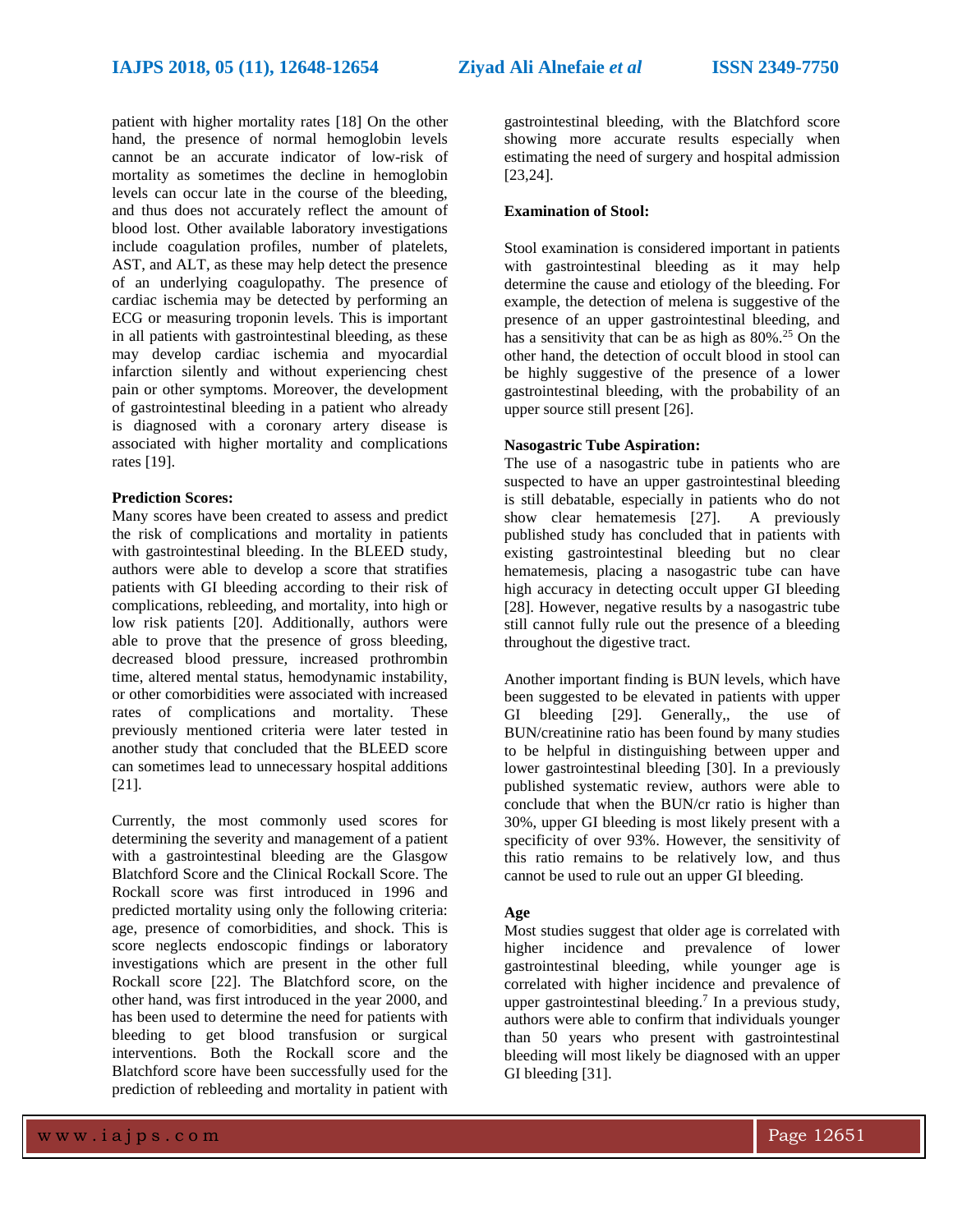# **Treatment**

Treatment and management of patients who present with active gastrointestinal bleeding must be initiated immediately in the emergency department as these patients have a higher risk of complications and mortality. First, two large IV cannulas must be inserted. Additionally, patients with severe bleeding may need airway protection and endotracheal intubation.

### **Red Blood Cell Transfusion**

Patients who present with severe bleeding and significant blood loss must immediately receive packed RBCs transfusions as this loss will impair the capacity of oxygen binding and cause ischemic injuries. However, the strategy of transfusion is considered challenging to avoid related adverse events that can follow transfusion [32].

When dealing with a euvolemic patient with an upper GI bleeding, the use of transfusion is recommended in those who have a history of prior coronary disease when their hemoglobin levels are below  $\frac{7}{9}$  g/dl.58 This recommendation came after the publication of a study that showed that the administration of blood transfusion to all patients regardless of hemoglobin levels was associated with higher mortality rates and worse survival outcomes [33].

Despite the harmful effects of antiplatelets (like aspirin) in patients with upper gastrointestinal bleeding, the use of platelets transfusion has not been proven to have significant efficacy yet, with unclear evidence, and controversy surrounding this topic[34]. However, physicians still recommend that the count of platelets in patients with gastrointestinal bleeding should better be maintained higher than 50,000 Ml [35].

Generally, the use of anticoagulation drugs (like warfarin) has been associated with significantly higher risk of developing gastrointestinal bleeding. Therefore, reversing anticoagulation is considered to be one of the essential steps in managing patients with an active bleeding. This can be achieved using vitamin K and fresh frozen plasma.

#### **Balloon Tamponade**

The use of Balloon tamponade is generally accepted in patients with severe active upper GI bleeding, but it is considered a temporary method until a definitive treatment is achieved. These measures can be sometimes associated with severe adverse events like rupture of the esophagus, aspiration pneumonia, and necrosis [36].

#### **Endoscopy**

For any patient who presents with an upper GI bleeding, upper endoscope is considered to be the most important investigation as it provides both confirmation of the diagnosis and therapy with bleeding control. The early use of upper endoscope has been proven to be safe in all patients with great efficacy. Moreover, patients with high-risk of developing complications and who have high risk of mortality, were shown to significantly benefit and get improved outcomes with the use of early upper endoscope within less than twelve hours of presentation. Colonoscopy, on the other hand is generally recommended for the diagnosis and management of patients who present with a lower gastrointestinal bleeding [37].

#### **CONCLUSIONS:**

Acute gastrointestinal bleeding is considered to be one of the most commonly encountered presentations in the emergency departments that is associated with significant morbidity and mortality. Therefore, physicians should be properly trained for the detection and management of gastrointestinal bleeding to decrease the risk of developing long term complications. Generally, patients who present with a gastrointestinal bleeding are categorized into high or low risk patients according to their risk of mortality or developing severe complications from the bleeding. The first most important step in the management of a patient with suspected gastrointestinal bleeding is the insertion of two large IV cannulas. In severe bleeding, immediate blood transfusions may be required to compensate for the lost blood. Endoscope remains to be the most important investigation that provides both diagnosis and possible therapy in patients with gastrointestinal bleeding.

#### **REFERENCES:**

- 1. **Srygley FD, Gerardo CJ, Tran T, et al.(2012)** Does this patient have a severe upper gastrointestinal bleed? JAMA 2012;307(10):1072–9.
- 2. **Lewis JD, Bilker WB, Brensinger C, et al.(2002)** Hospitalization and mortality rates from peptic ulcer disease and GI bleeding in the 1990s: Relationship to sales of nonsteroidal antiinflammatory drugs and acid suppression medications. Am J Gastroenterol 2002;9.
- 3. **Rotondano G.(2014)** Epidemiology and diagnosis of acute nonvariceal upper gastrointestinal bleeding. Gastroenterol Clin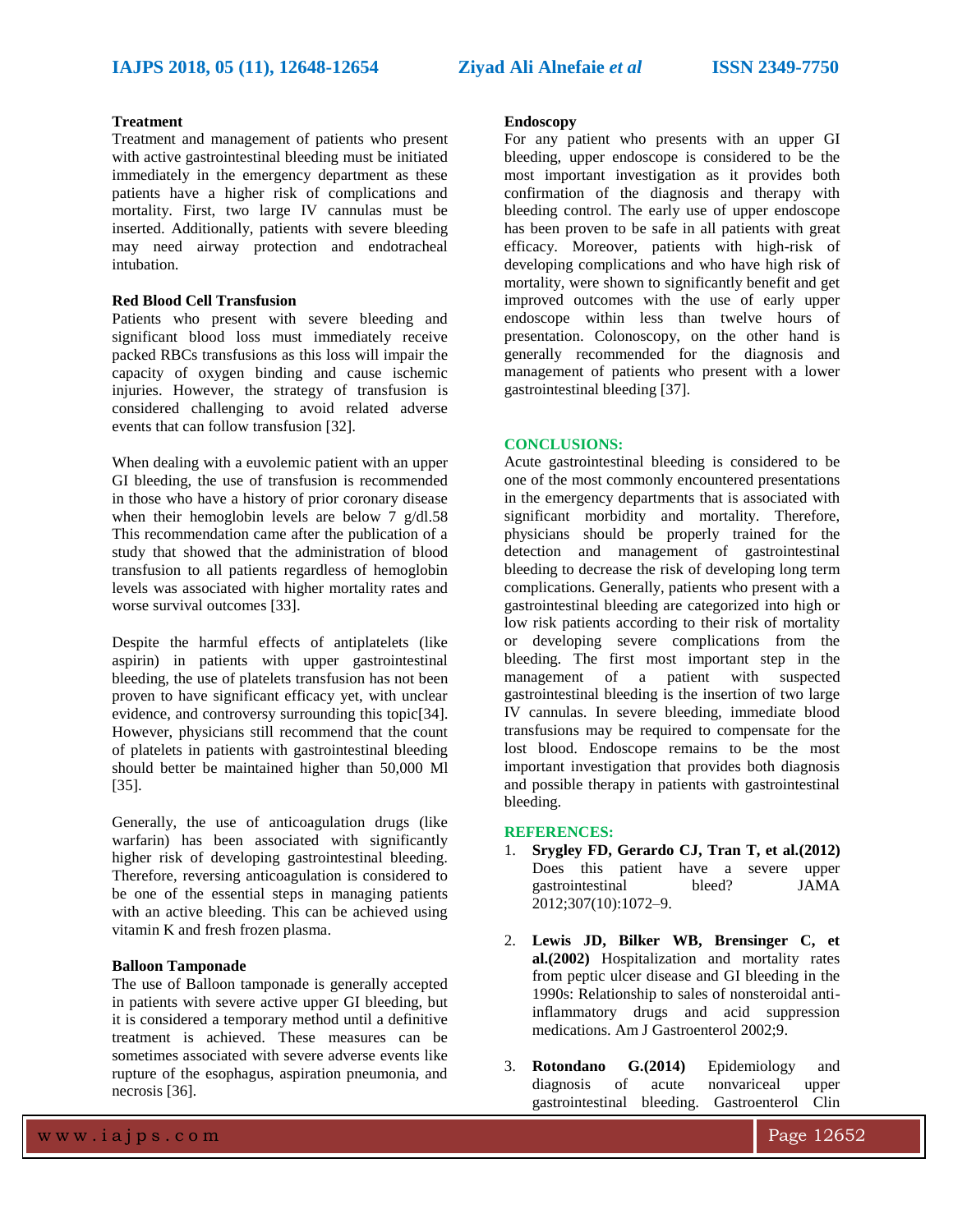North Am 2014;43(4):643–63.

- 4. **Khamaysi I, Gralnek IM.(2013)** Acute upper gastrointestinal bleeding (UGIB)–initial evaluation and management. Best Pract Res Clin Gastroenterol 2013;27(5): 633–8.
- 5. **Lee YC, Chiu HM, Chiang TH, et al.(2013)** Accuracy of faecal occult blood test and Helicobacter pylori stool antigen test for detection of upper gastrointestinal lesions. BMJ Open 2013;3(10):e003989.
- 6. **van Leerdam ME.(2008)** Epidemiology of acute upper gastrointestinal bleeding. Best Pract Res Clin Gastroenterol 2008;22(2):209–24.
- 7. **Blatchford O, Davidson LA, Murray WR, et al.(1997)** Acute upper gastrointestinal haemorrhage in east of Scotland; case ascertainment study. BMJ 1997; 315(7107):510– 4.
- 8. **Jiang HY, Chen HZ, Hu X, et al.(2015)** Use of selective serotonin reuptake inhibitors and risk of upper gastrointestinal bleeding: a systematic review and meta-analysis. Clin Gastroenterol Hepatol 2015;13:42–50.
- 9. **Peura DA, Lanza FL, Gostout CJ, et al.(1997)** The American College of Gastroenterology bleeding registry: preliminary findings. Am J Gastroenterol 1997;92(6): 924–8.
- 10. **Sung J, Tsoi KE, Ma T, et al.(2010)** Causes of mortality in patients with peptic ulcer bleeding: a prospective cohort study of 10,428 cases. Am J Gastroenterol 2010;105:84–9.
- 11. **Longstreth GF.(1997)** Epidemiology and outcome of patients hospitalized with acute lower gastrointestinal hemorrhage: a populationbased study. Am J Gastroenterol 1997;92(3):419–24.
- 12. **Strate L, Ayanian J, Kotler G, et al.(2008)** Risk factors for mortality in lower intestinal bleeding. Clin Gastroenterol Hepatol 2008;6(9):1004–10.
- 13. **Hussain H, Lapin S, Cappell MS.(2000)** Clinical scoring systems for determining theprognosis of gastrointestinal bleeding. Gastroenterol Clin North Am 2000;29(2): 445–

64.

- 14. **Afessa B.(2000)** Triage of patients with acute gastrointestinal bleeding for intensive care unit admission based on risk factors for poor outcome. J Clin Gastroenterol 2000; 30(3):281– 5.
- 15. **Schiff L, Stevens R, Shaprio N, et al.**  Observations on the oral administration of citrated blood in man. Am J Med Sci 203:409– 12.
- 16. **Strobach RS, Anderson SK, Doll DC, et al.(1988)** The value of the physical examination in the diagnosis of anemia: correlation of the physical findings and the hemoglobin concentration. Arch Intern Med 1988;148(4):831–2.
- 17. **Chappell MS, Friedel D.(2008)** Initial management of acute upper gastrointestinal bleeding: from initial evaluation to gastrointestinal endoscopy. Med Clin North Am 2008;92:491–509.
- 18. **Shah A, Chisolm-Straker M, Alexander A, et al.(2014)** Prognostic use of lactate to predict inpatient mortality in acute gastrointestinal hemorrhage. Am J Emerg Med 2014;32:752–5.
- 19. **Nikolsky E, Stone GW, Kirtane AJ, et al.**  Gastrointestinal bleeding in patients with acute coronary syndromes: incidence, predictors, and clinical implications: analysis from the ACUITY (Acute Catheterization and Urgent Intervention Triage Strategy) trial.
- 20. **Kollef MF, O'Brien JD, Zuckerman GR, et al.(1997)** BLEED: a classification tool to predict outcomes in patients with acute upper and lower gastrointestinal hemorrhage. Crit Care Med 1997;25:1125–32.
- 21. **Das AM, Sood N, Hodgin K, et al.(2008)** Development of a triage protocol for patients presenting with gastrointestional hemorrhage: a prospective cohort study. Crit Care 2008;12:R57.
- 22. **Rockall TA, Logan RF, Devlin HB, et al.(1996)** Risk assessment after acute upper gastrointestinal bleeding. Gut 1996;38(3):316– 21.
- 23. **Bryant RV, Kuo P, Williamson K, et al.(2013)**